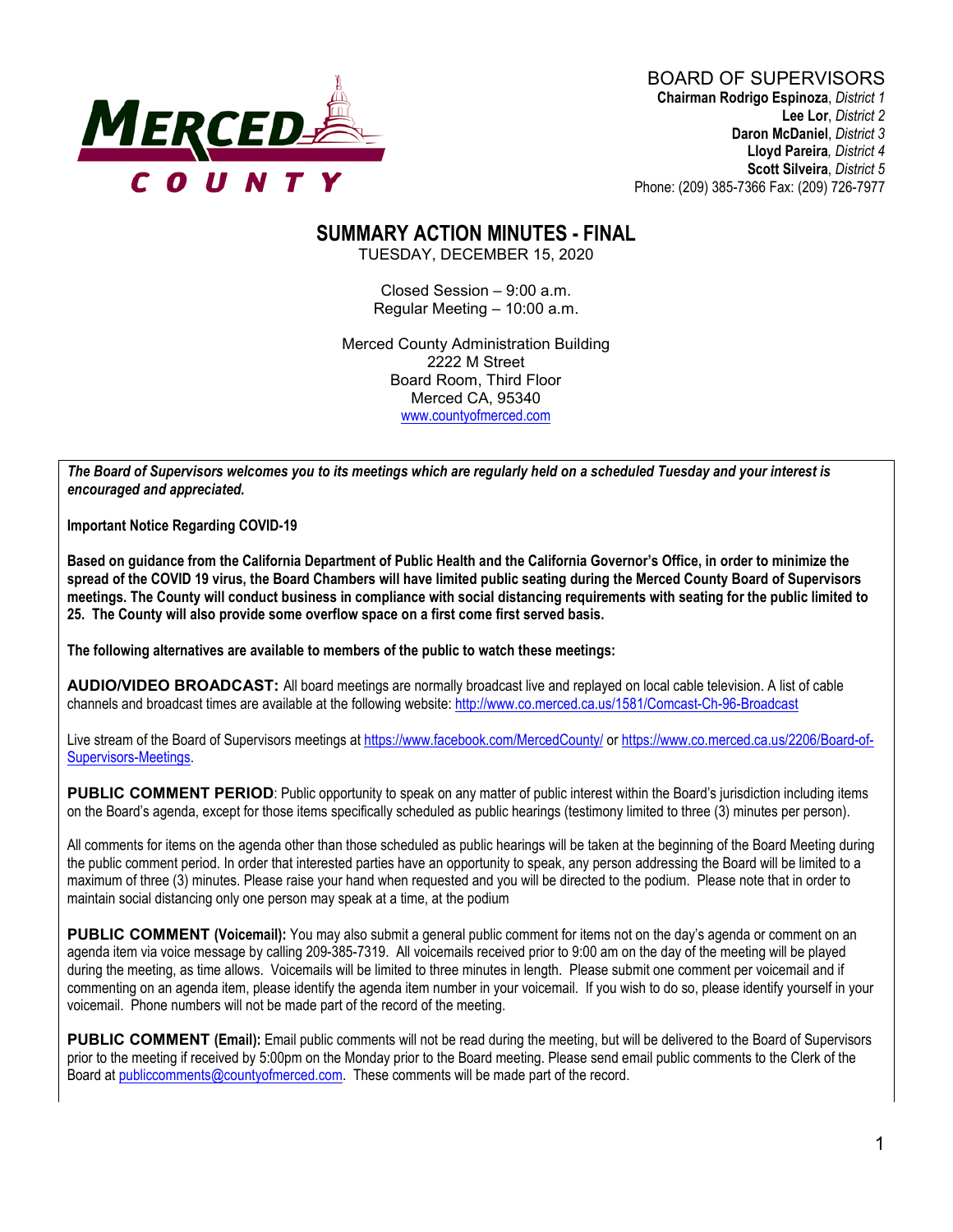In an effort to assist the Clerk in identifying the agenda item relating to your public comment please indicate in the Subject Line, the meeting body (i.e. Board of Supervisors Agenda) and item number (i.e. Item No. 10). If you wish to do so, please identify yourself in the email. Email addresses will not be made part of the record of the meeting. Comments made on Facebook are not considered part of the official record and will not be shared with the Board.

#### **The Agenda is divided into three sections:**

- **CONSENT CALENDAR**: These matters include routine financial and administrative action and usually are approved by a single vote.
- **SCHEDULED ITEMS**: These items are noticed hearings, work sessions and public hearings.
- **REGULAR CALENDAR**: These items include significant policy and administrative actions. Immediately after approval of the CONSENT CALENDAR, if the time of the hearing of SCHEDULED ITEMS has not arrived, the REGULAR CALENDAR will be considered.

#### **PUBLIC HEARINGS: (In Person)**

Public opportunity to provide testimony is limited to three (3) minutes per person. Please raise your hand and you will be directed to the podium. Please note that in order to maintain social distancing only one person may speak at a time, at the podium.

**PUBLIC HEARINGS: (Via Voicemail)** Public comment for public hearings will be taken in person and by voicemail. Voicemails directed to the public hearing will be accepted up to and during the public hearing. The Board of Supervisors will take a brief pause during the public hearing for persons using voicemail. Please call 209-726-2755 to leave your voicemail.

In an effort to assist the Clerk in identifying the Public Hearing agenda item relating to your public comment please identify the subject matter in your voicemail. If you wish to do so, please identify yourself in your voicemail. Phone numbers will not be made part of the record of the meeting.

**CLOSED SESSION**: This is the portion of the meeting conducted in private without the attendance of the public or press to discuss certain confidential matters specifically permitted by the Brown Act. The public will be provided an opportunity to comment on any matter to be considered in closed session prior to the Board adjourning into the closed session.

**BOARD AGENDA AND MINUTES:** Board agendas, minutes, and copies of items to be considered by the Board of Supervisors are posted on the Internet at least 72 hours preceding a Tuesday meeting at the following website: [www.countyofmerced.com](http://www.countyofmerced.com/) 

**REASONABLE ACCOMMODATIONS:** Persons who require accommodation for any audio, visual or other disability or Spanish or Hmong interpretation in order to review an agenda, or to participate in a meeting of the Board of Supervisors per the American Disabilities Act (ADA), may obtain assistance by requesting such accommodation in writing. Please address your written request to the Clerk of the Board, 2222 M Street, Merced, CA 95340 or telephonically by calling (209) 385-7366. Any such request for accommodation should be made at least 48 hours prior to the scheduled meeting for which assistance is requested.

*Spanish and Hmong interpreters are available.*

*Interpretes de espanol y hmong estan disponibles.*

*Peb muaj tug paab txhais lug Mev hab Hmoob.* 

# SCHEDULED ITEMS

#### **9:00 A. M. THE PUBLIC IS INVITED TO SPEAK ON ANY ITEM ON THE AGENDA-TESTIMONY IS LIMITED TO THREE MINUTES PER PERSON**

#### **CLOSED SESSION - CONFERENCE WITH LEGAL COUNSEL - EXISTING LITIGATION:**

It is the intention of the Board to meet in Closed Session concerning Existing Litigation pursuant to Government Code Section 54956.9(d)(1): 1) Nunez v. County of Merced, et al., Merced Superior Court Case No.: 20CV-02624; 2) Chavez v. County of Merced, et al., Merced Superior Court Case No.: 20CV-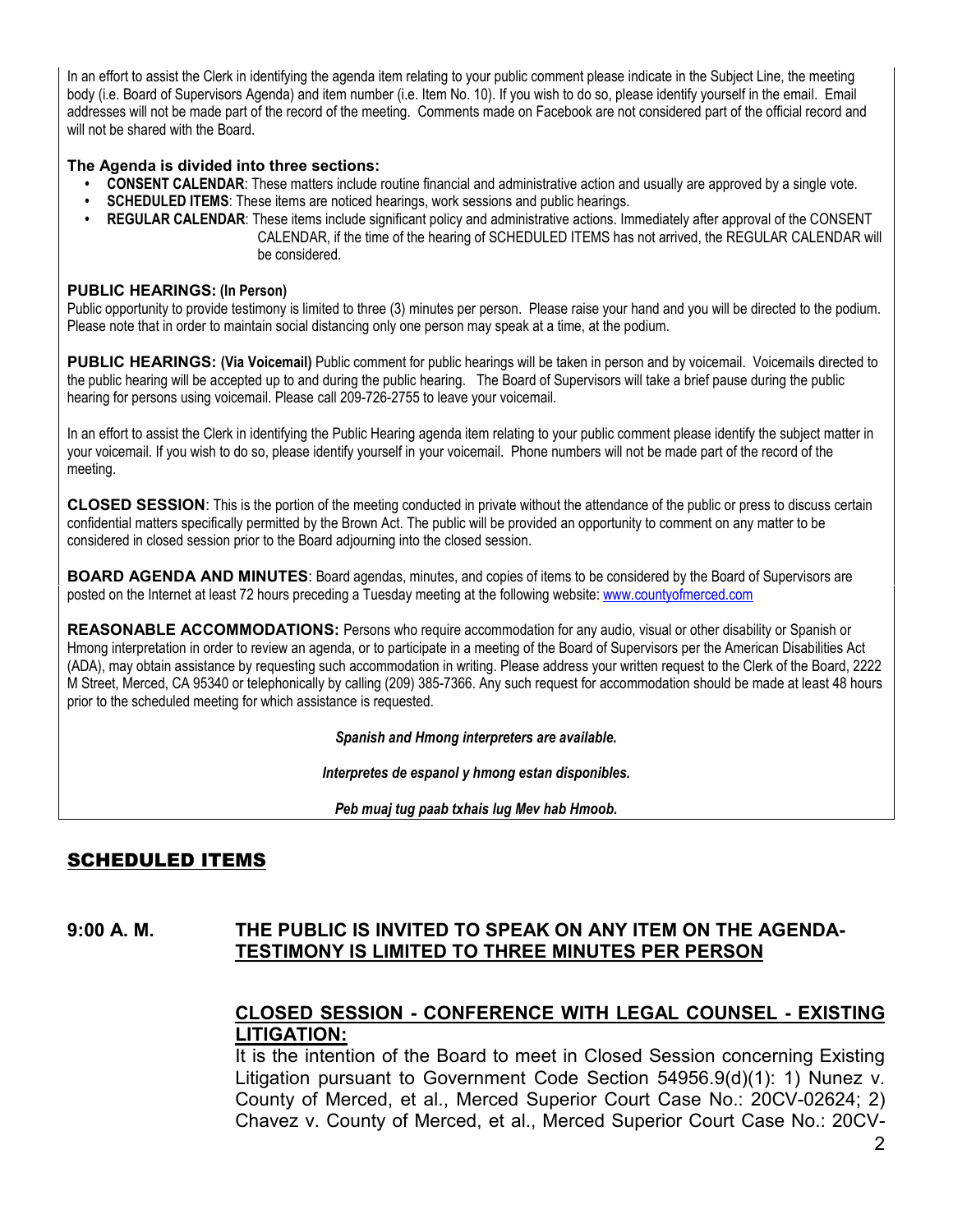01929; and 3) Duval, et al. v. County of Merced, et al., Merced Superior Court Case No. 18CV-02377.

**THE BOARD RECESSED AT 9:01 A.M. WITH SUPERVISOR ESPINOZA NOT PRESENT AND RECONVENED AT 10:00 A.M. WITH ALL MEMBERS PRESENT, AND THE CHAIRMAN ADVISED STAFF WAS GIVEN DIRECTION**

**GOVERNMENT CODE SECTION 54954.2 COMPLIANCE (LATE AGENDA ITEMS)**

**10:00 A. M. INVOCATION led by Captain Ryan Miller, Corps Officer with the Salvation Army Merced/PLEDGE OF ALLEGIANCE**

> **PUBLIC OPPORTUNITY TO SPEAK ON ANY MATTER OF PUBLIC INTEREST WITHIN THE BOARD'S JURISDICTION INCLUDING ITEMS ON THE BOARD'S AGENDA, EXCEPT FOR THOSE ITEMS SPECIFICALLY SCHEDULED AS PUBLIC HEARINGS (TESTIMONY LIMITED TO THREE MINUTES PER PERSON)**

# *REVIEW BOARD ORDER – SEE PAGE 8*

**APPROVAL OF CONSENT AGENDA CALENDAR (ITEMS #1 - 13)**

**PRESENTATION:**

# **MISSION, VISION, VALUES AWARD PROGRAM**

# *REVIEW BOARD ORDER – SEE PAGE 8*

# **REPORTS/BOARD DIRECTION**

County Executive Officer, County Counsel, Board of Supervisors Members

# CONSENT CALENDAR (Items # 1-13) **APPROVED AS RECOMMENDED AYES: ALL**

#### Public Works

- 1. 1) Approve and authorize the Chairman to sign Amendment to Contract No. 2019323 with Merced Irrigation District for the relocation of utilities to accommodate the construction of Campus Parkway Segment 3; and 2) Authorize the Director of Public Works to execute the Amendment upon review by County Counsel and Risk Management.
- 2. Approve and authorize the Chairman to sign Amendment to Contract No. 2019018 with DMC Construction, for Building Construction Remodeling, Repairs and Maintenance Services to extend the term of the contract and allow for payment for Job Orders issued prior to the expiration of the contract.
- 3. Approve Budget Transfer in the amount of \$45,000 to establish appropriation for John Latorracca Correctional Center Dorm 402 shower drain emergency repair.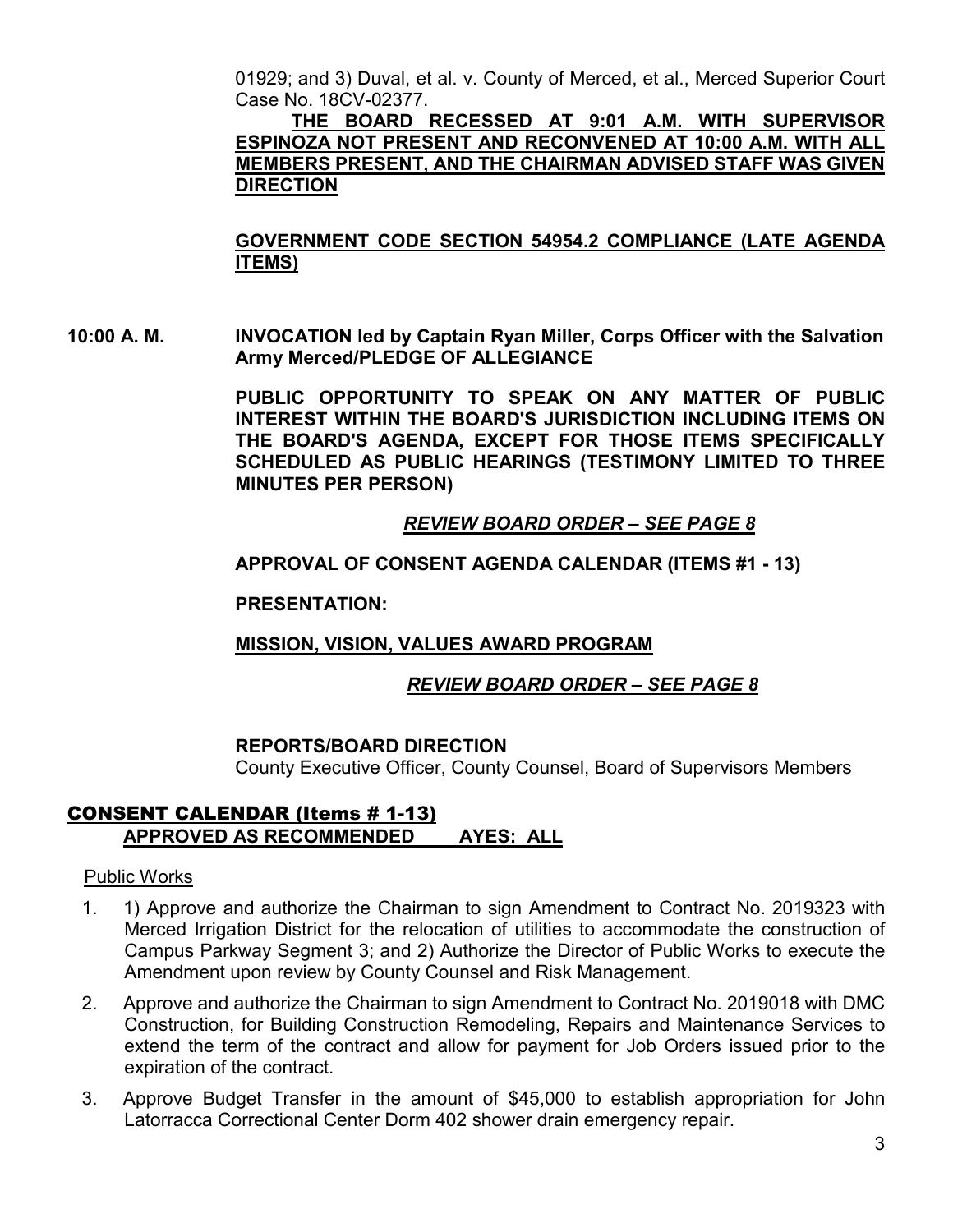4. Approve Budget Transfer in the amount \$250,000 to establish the Del Hale Hall Renovation Project to enable architectural work to begin under CDBG Planning Grant 20-CDBG-12031. (4/5 Vote Required)

#### Behavioral Health and Recovery Services

5. Approve and authorize the Chairman to sign Amendment to Contract No. 2020006 (Standard Agreement No. 18-95256) with Department of Health Care Services including all related contract documents for the zero-dollar Performance Contract; and adopt the Resolution.

#### **ADOPTED RESOLUTION NO. 2020-130**

6. Approve and authorize the Chairman to sign Interdepartmental Amendment to Contract No. 2020098 with Human Services Agency for the Navigation-Supportive Services Center, revising Exhibits A and B; and approve related Budget Transfers. (4/5 Vote Required)

#### Human Services Agency

- 7. Approve and authorize the Chairman to sign Amendment to Contract No. 2018181 with Turning Point Community Programs, providing an Outreach and Engagement Center.
- 8. Approve and authorize the Chairman to sign Amendment to Contract No. 2020123 with the Merced Rescue Mission for the Management and Operations of the Merced Navigation Center for those individuals facing homelessness.
- 9. Approve and authorize the Chairman to sign Amendment to Contract No. 2020007 with Merced Rescue Mission for homeless services.

#### Community and Economic Development

10. Approve and authorize the Chairman to sign Amendment to Contract No. 2016011 with Adrienne L. Graham for the preparation of Vehicle Miles Traveled analysis for the Winton Community Plan update Environmental Impact Report.

#### **Sheriff**

11. Approve Budget Transfer in the amount of \$38,055.76 to increase Plane Operating cost account due to additional repairs needed. (4/5 Vote Required)

#### Executive Office

12. Act on Claims for Damages submitted by Priscilla Greunke, Pedro Correa Campos, Shayda Haddad and Cameron Haddad as recommended by Risk Management and County Counsel.

#### Board Recognition

13. Certificates of Appreciation for Commitment and Service to the Voters of Merced County during the Presidential General Election to various individuals.

# REGULAR CALENDAR

# BOARD ACTION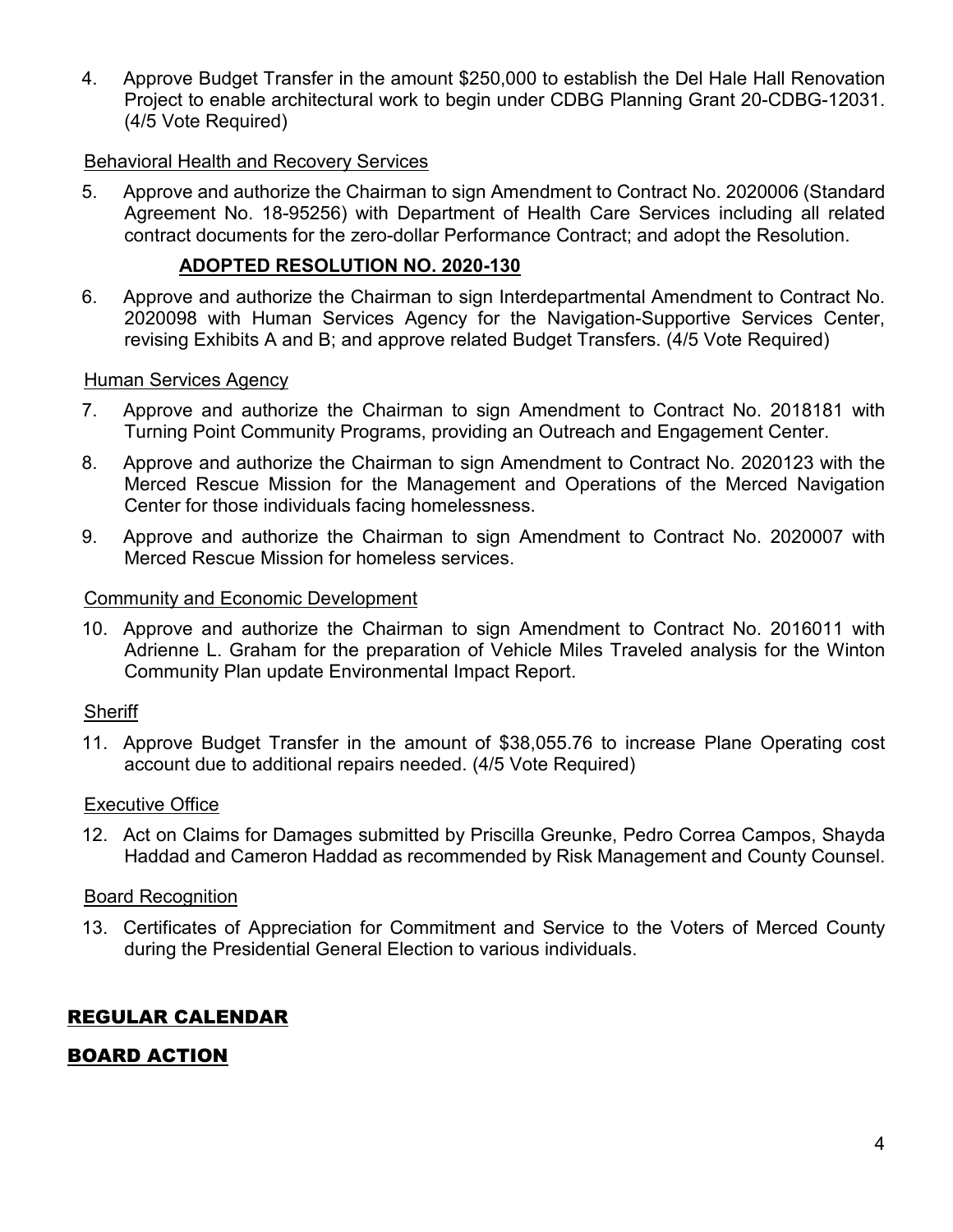#### PUBLIC WORKS

14. 1) Approve a Retainer Agreement with Hamner, Jewell & Associates (DBA Beacon Integrated Professional Resources) for on-call right-of-way services upon approval by County Counsel and Risk Management; 2) Authorize the Chairman of the Board of Supervisors to execute the Agreement; and 3) Authorize the Director of Public Works to execute project supplement agreements.

# **AUTHORIZED CONTRACT NO. 2020241 AS RECOMMENDED AYES: ALL**

15. 1) Approve the Utility Agreement with Merced Irrigation District for the relocation of utilities to accommodate the construction of Campus Parkway Segment 3; and 2) Authorize the Chairman to execute the Utility Agreement upon review by County Counsel and Risk Management.

# **AUTHORIZED CONTRACT NO. 2020242 AS RECOMMENDED AYES: ALL**

16. 1) Adopt the Resolution designating the Intersection of Market Street and Second Street in the Volta area as a stop intersection; and 2) Direct the Director of Public Works to post stop signs on the Market Street approaches to its intersection with Second Street.

# **ADOPTED RESOLUTION NO. 2020-131 AS RECOMMENDED AYES: ALL**

17. 1) Adopt the Resolution designating the Intersection of Center Street and Second Street in the Volta area as a stop intersection; and 2) Direct the Director of Public Works to post stop signs on the Center Street approaches to its intersection with Second Street.

# **ADOPTED RESOLUTION NO. 2020-132 AS RECOMMENDED AYES: ALL**

18. 1) Adopt the Resolution approving submittal of an application to the California Department of Parks and Recreation for a Statewide Park Development and Community Revitalization Program grant for O'Banion Park in Dos Palos; 2) Authorize the Director of Public Works to sign all documents relating to the grant; and 3) Direct the Public Works Director to return to the Board with application results and to accept the award.

# **ADOPTED RESOLUTION NO. 2020-133 AS RECOMMENDED AYES: ALL**

19. 1) Adopt the Resolution approving submittal of an application to the California Department of Parks and Recreation for a Statewide Park Development and Community Revitalization Program grant to create a new park in the Franklin-Beachwood area; 2) Authorize the Director of Public Works to sign all documents relating to the grant; and 3) Direct the Public Works Director to return to the Board with application results and to accept the award.

# **ADOPTED RESOLUTION NO. 2020-134 AS RECOMMENDED AYES: ALL**

#### HEALTH

20. Ratify the Director of Public Health to sign all the copies of the non-binding letter of intent to enter into the Intergovernmental Transfer funding mechanism with the Central California Alliance for Health.

# **APPROVED AS RECOMMENDED AYES: ALL** *REVIEW BOARD ORDER – SEE PAGE 9*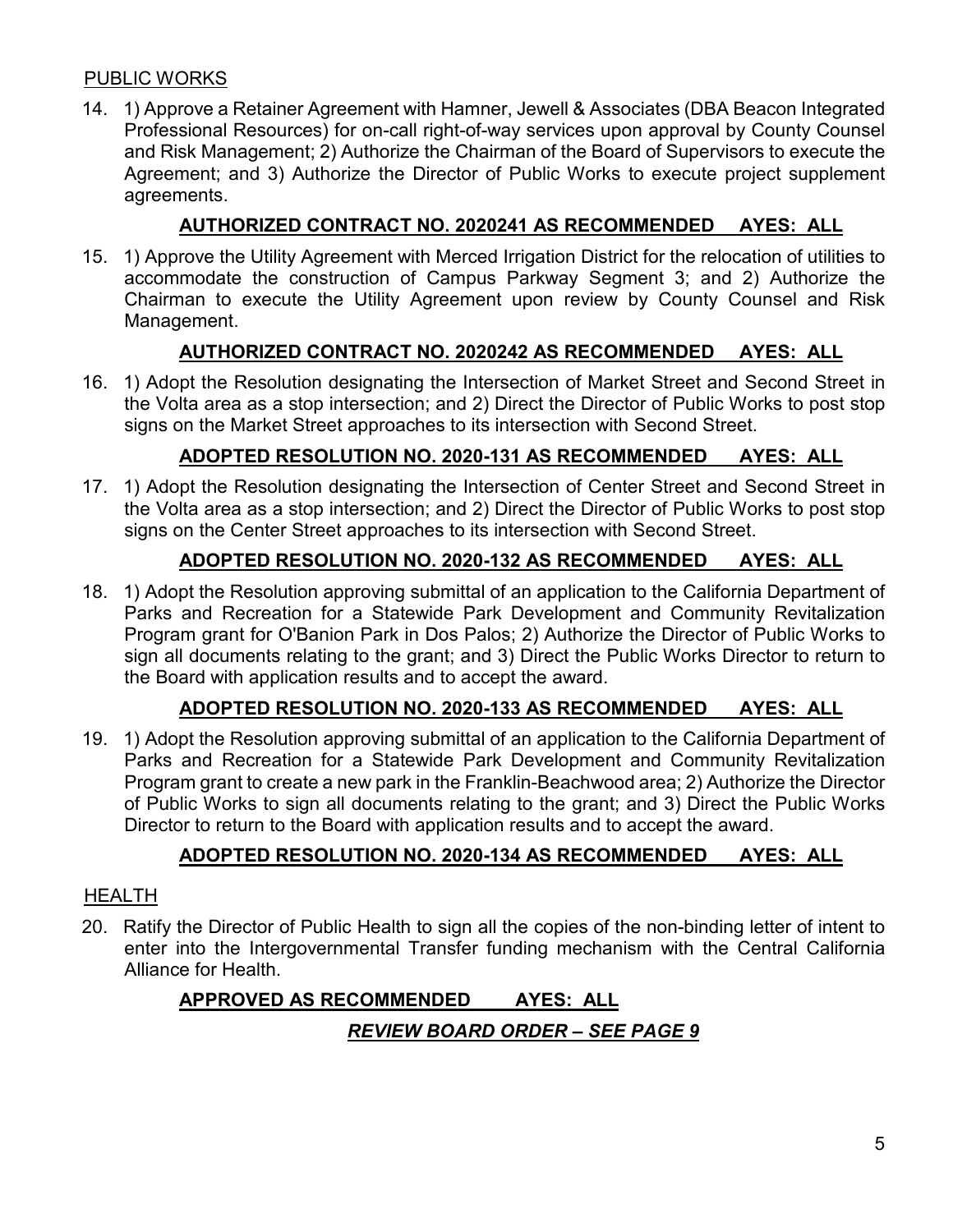# BEHAVIORAL HEALTH AND RECOVERY SERVICES

21. 1) Approve and authorize the Director of Behavioral Health and Recovery Services (BHRS) to sign the Merced County Homeless Plan, the Merced County Supportive Services Plan, and any additional documents and plans related to the No Place Like Home (NPLH) Project; 2) Authorize the Director of BHRS to develop and sign zero-dollar Memorandum of Understandings (MOUs) with the Development Sponsors Urban Property Advisors LLC, and UP Holdings LLC, for project development and property management of the NPLH project, and coordination of tenant services, upon review and concurrence with County Counsel and Risk; 3) Approve BHRS to submit the application and project for the NPLH Noncompetitive Extension Fund request to the California Department of Housing and Community Development and adopt the Resolution; 4) Approve BHRS to submit the NPLH Competitive Allocation Funds request to the California Department of Housing and Community Development and adopt the Resolution; and 5) Return to the Board upon notification of award and for any additional actions related to the NPLH Project.

# **ADOPTED RESOLUTION NOS. 2020-135 (COMPETITIVE) AND 2020-136 (NONCOMPETITIVE) AS RECOMMENDED AYES: ALL**

22. Contract with Merced Lao Family Community, Inc. to provide services through the Integrated Primary Care Program for Mental Health Services Program as part of the Mental Health Services Act Prevention and Early Intervention.

# **AUTHORIZED CONTRACT NO. 2020243 AS RECOMMENDED AYES: ALL**

23. Approve and authorize the Chairman to sign Amendment to the Administrative Services Contract No. 13257 with Merced Lao Family Community, Inc. under the Mental Health Services Act-Prevention and Early Intervention component, for services provided through the Cultural Brokers Program, amending Exhibit B and E.

# **AUTHORIZED CONTRACT NO. 2020244 AS RECOMMENDED AYES: ALL**

# ADMINISTRATIVE SERVICES

24. Authorize the Director of Administrative Services to negotiate and sign a final statement of work and related change orders with NEC Corporation of America for the update of the County's Enhanced E911 system; and approve related Budget Transfer. (4/5 Vote Required)

# **AUTHORIZED CONTRACT NO. 2020245 AS RECOMMENDED AYES: ALL**

# HUMAN RESOURCES

25. Effective December 21, 2020, approve the amendments to the Salary Allocation Resolution 06-120 and the Position Allocation Resolution 06-120/A for the minimum wage increase.

#### **ADOPTED RESOLUTION NOS. 2020-137 (SALARY) 2020-138 (POSITION) AS RECOMMENDED AYES: ALL**

# PROBATION

26. Contract with BI Incorporated to provide juvenile and adult GPS monitoring.

# **AUTHORIZED CONTRACT NO. 2020246 AS RECOMMENDED AYES: ALL**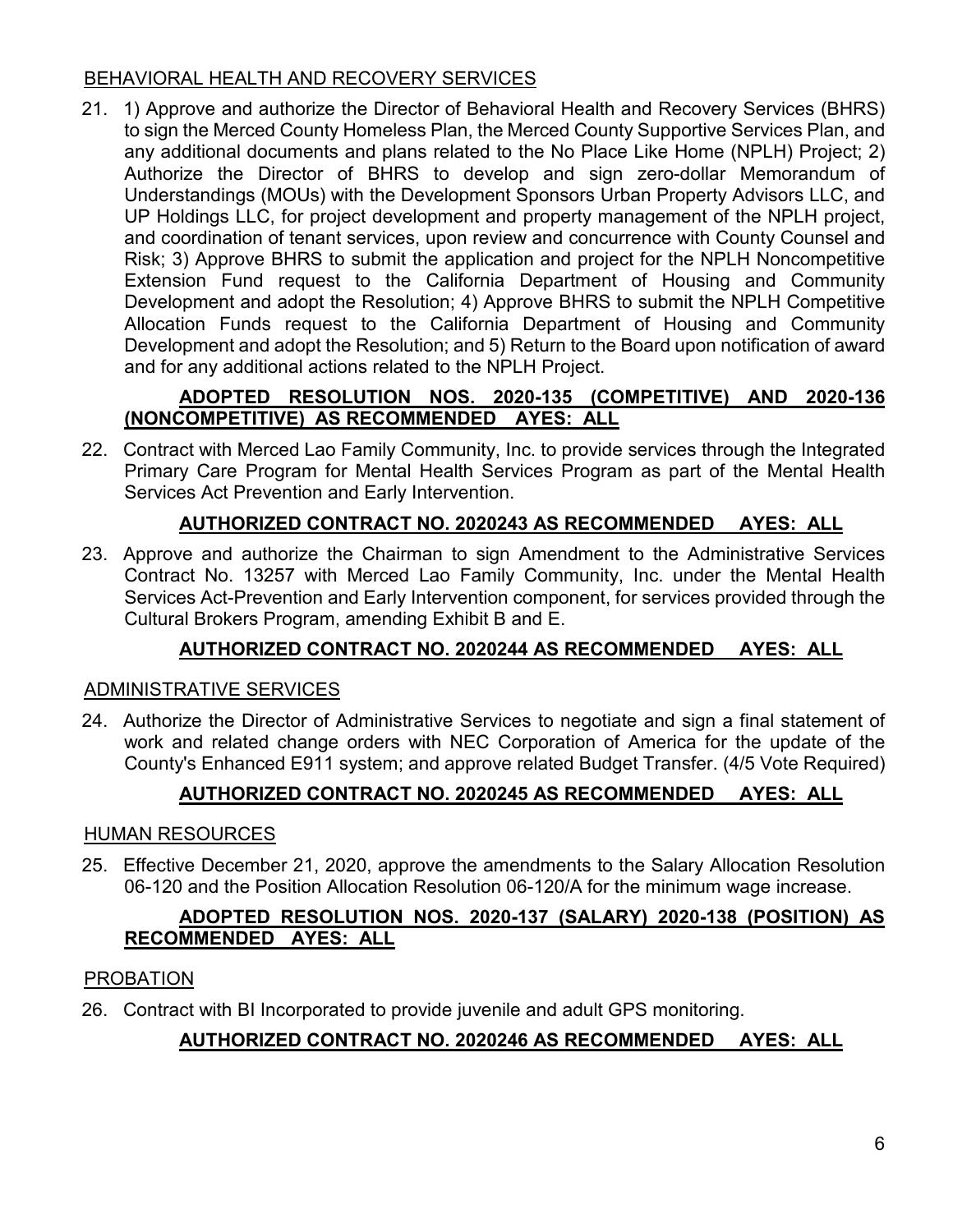#### BOARD OF SUPERVISORS

27. Accept 2020 Local Agency Biennial Notice for the Conflict of Interest Code from Snelling Cemetery District, Laguna Water District, East Merced Resource Conservation District, Delhi County Water District, Volta Community Services District and Planada Community Services District as submitted with no amendments required, and authorize notification to the agency of action taken.

# **APPROVED AS RECOMMENDED AYES: ALL**

#### **THE BOARD ADJOURNED THE MEETING AT 10:59 A.M. UNTIL TUESDAY, JANUARY 5, 2021, AT 10:00 A.M.**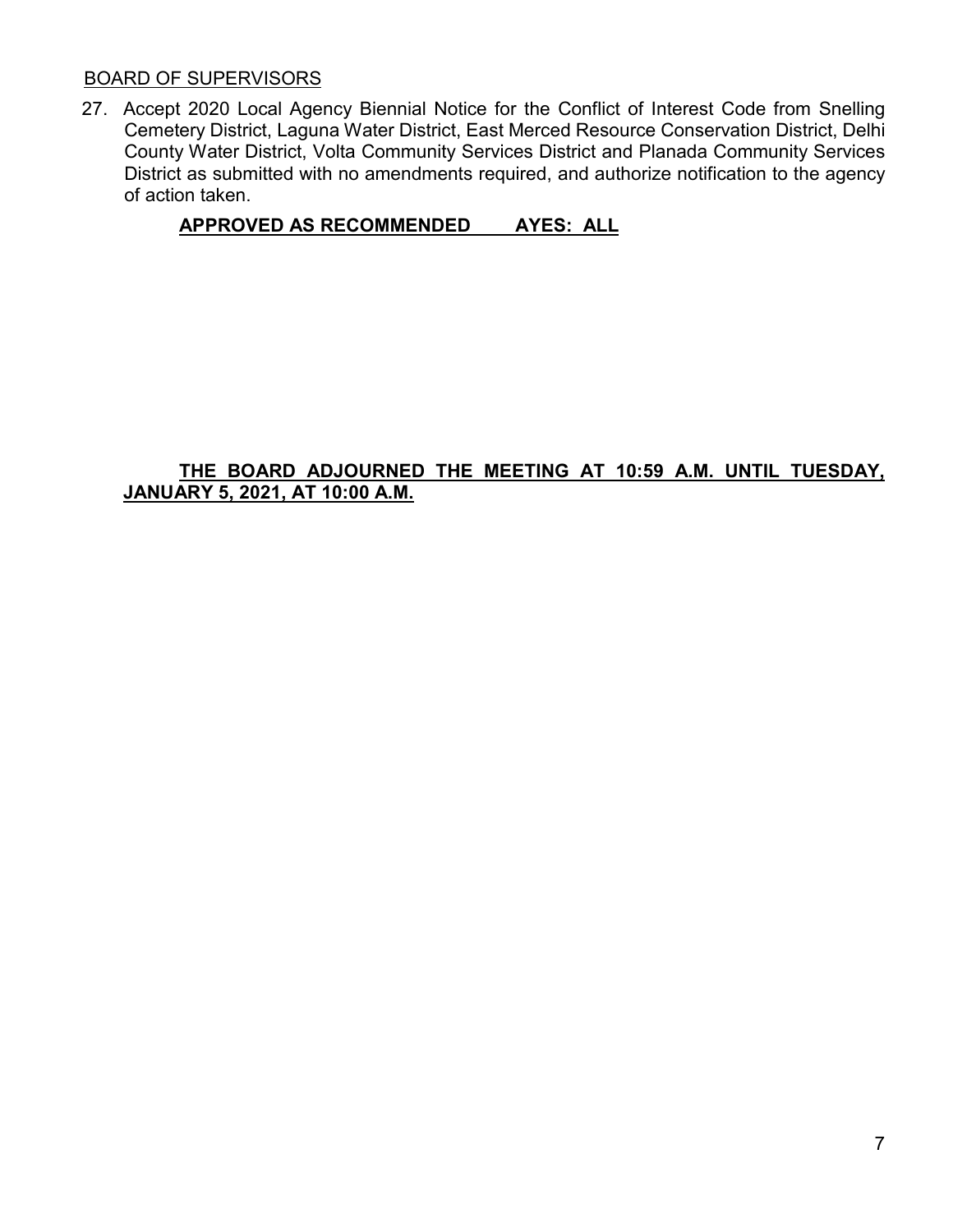#### **10:00 A.M. SCHEDULED ITEM 2020-12-15 PUBLIC OPPORTUNITY**

*Public Comments received via email for Public Opportunity and Scheduled Items are on file with the Clerk.*

Jeremy Rahn, Division Chief, and on behalf of Fire Chief, Mike van Loben Sels, shares with the Board the recent retirements they have had in their Division. Billy Pimentel out of Ballico Fire Station, Hazmat Fire Captain Steve Carrick, and Battalion Chief Brian Neely

Mary McWatters with AFSCME speaks regarding item 25 (Human Resources – Amendments to Salary and Position Resolutions) and the Union's formal request to meet and confer.

The Clerk plays a voicemail received from: Jennifer Xiong, Online Community Manager with the Hmong Community Center, who acknowledges Supervisor Lor for her exceptional service to the Community.

Present: Espinoza, Lor, McDaniel, Pareira, Silveira

#### **10:00 A.M. SCHEDULED ITEM 2020-12-15 PRESENTATION – MISSION, VISION, VALUES AWARD PROGRAM**

Chairman Espinoza recognizes the winners of Merced County's Mission, Vision, Values (MVV) Award's Program for 2020. The MVV Awards Program was established by the Board of Supervisors last year with the purpose of recognizing County agencies, programs, committees, commissions, and districts that best exemplify the County's Mission, Vision and Values.

Chairman Espinoza states that this year, we received 10 entries that were all competitive. In order to determine winners, a scoring committee comprised of the Board Chair, Vice-Chair, and three at-large members appointed by the remaining Supervisors was created to rank the nominees and select a winner from an internal county organization as well as an external organization. The Chairman gives a thank you to the three at-large members of the scoring committee: Jeanie Knight, Michele Uribe and Natasha Crivelli. Chairman Espinoza states that we're proud to announce that Behavioral Health and Recovery Services "Strengthening Families Program" was selected as the winner for the internal organizations category, and the Merced County Mosquito Abatement District was selected as the winner for the external organizations and presents certificates of recognitions to representatives from both agencies.

At this time Supervisor Pareira on behalf of the Board presents Supervisor Lor with a plaque in appreciation of her service as District Two Board of Supervisor for the past 4 years. Supervisor Lor delivered a speech and thanked among others supporters, volunteers, residents, community partners and County staff for their unwavering support and dedication. Present: Espinoza, Lor, McDaniel, Pareira, Silveira